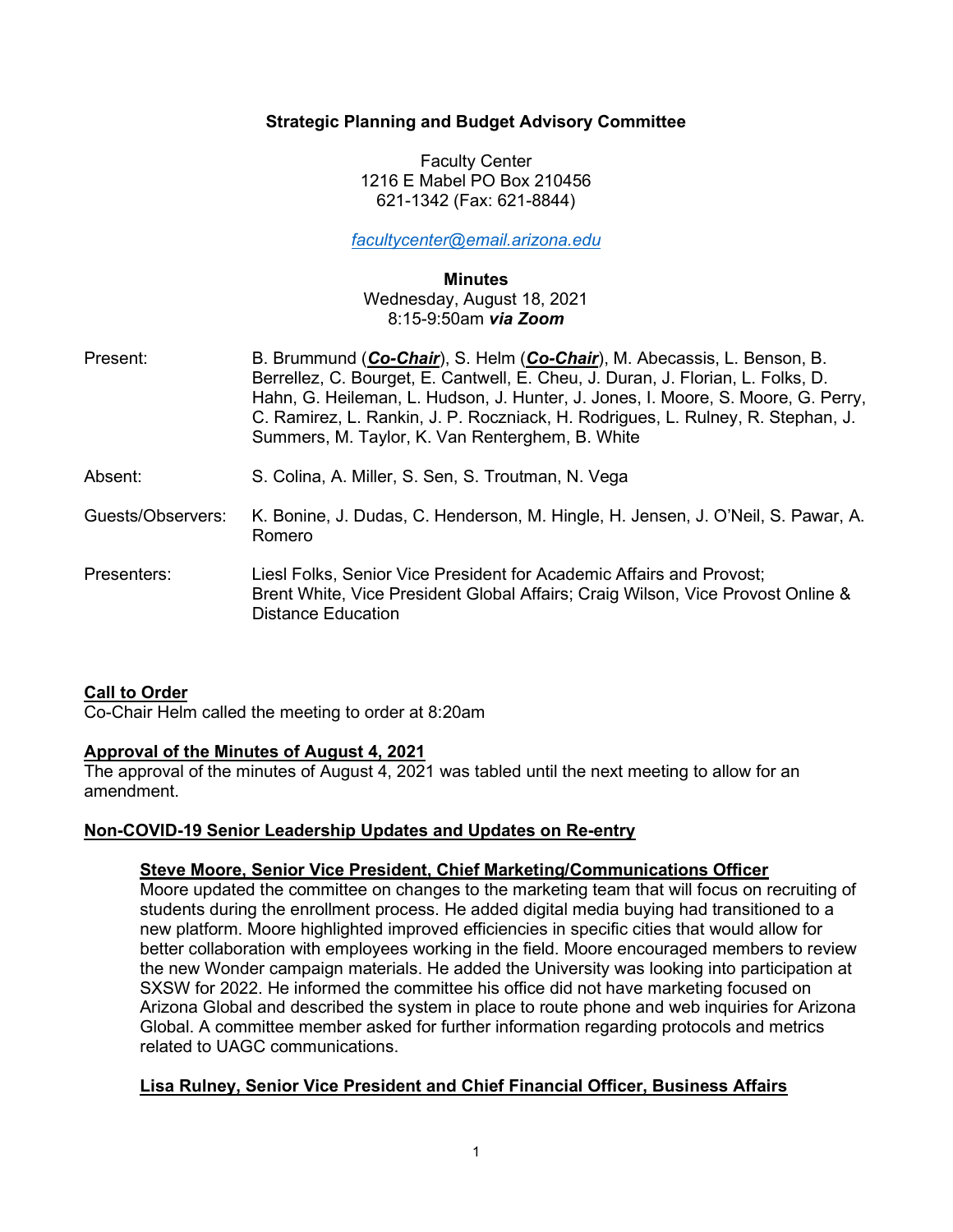Rulney updated the committee on open searches for the Vice President of Facilities Operations and Campus Planning, Vice President and Chief of Police, and Executive Director for University Bookstores. She added the Student Union is now the one-stop location for alcohol for oncampus events. Rulney added the financialization modernization project was still in early stages and an RFP for the new system was out. More communication about this process will be forthcoming and SPBAC will be included. She stated auditors had arrived for FY21 and the goal was to have the FY21 statement ready by October. Nicole Salazar, Vice President, Financial Services, will give a presentation to SPBAC at a future date regarding this item.

### Liesl Folks, Senior Vice President for Academic Affairs and Provost

Folks updated the committee regarding preparations to the campus for mostly in-person teaching. She stated work was underway to prepare and share guidance to the University community. She encouraged everyone to support and practice good health and prevention measures including getting tested weekly to identify and isolate COVID infections. Folks stated the incoming class would be larger, including an increase of approximately 3,000 students. Folks clarified comments from the previous SPBAC meeting and stated the Graduate College will be considered an academic unit for budgeting and accounting. She added funding flows to courses within GIPD will become the model for funding to courses going forward.

### Elizabeth Cantwell, Senior Vice President, Research and Innovation

Cantwell updated the committee on the target set by ABOR regarding reaching \$1B in research expenditures as measured by HERD. Major research-intensive units will create strategies for their component of this goal. Cantwell stated there will be costs associated with this process. She added new federal funding was available, but not for individual researchers. Cantwell stated that going forward, TRIF will involve a \$30m cap and researchers will aggregate anything that is above that amount that is captured via sales tax. Cantwell introduced the Regent's Fund which will involve tri-university proposals for the distribution of funds. She also introduced the first iteration of the RII Foresight Committee which will provide faculty advising for research at the University. The first meeting of this committee will be in September and members were selected by Deans.

# Jessica Summers, Chair of the Faculty

Summers expressed thanks to those faculty members who signed the recent petition supporting the requirement of masks in places where social distancing is not possible.

## Presentation and Discussion: Update on Organization and Financial Status of UAGC/Arizona Global/Online, Distance, and Continuing Education

Liesl Folks, Senior Vice President for Academic Affairs and Provost;

### Brent White, Vice President Global Affairs; Craig Wilson, Vice Provost Online & Distance **Education**

Folks informed the committee the amount of funds coming to the University from the purchase of UAGC will be \$20M. She added legal costs will amount to roughly \$3.5M which will be taken out of the inflow of funds. President Robbins is reviewing the best places to deploy funds. Folks stated the UAGC board of directors had been established and shared information on its membership. Members from the University included Gail Burd, Lehman Benson, Marc Miller, and Gary Packard. The board has been meeting regularly and was engaged in the transition.

Folks stated the biggest challenge for the organization was the shift in the relationship with Zovio. She added the relationship changed to a customer-vendor relationship. KPIs and accountability for the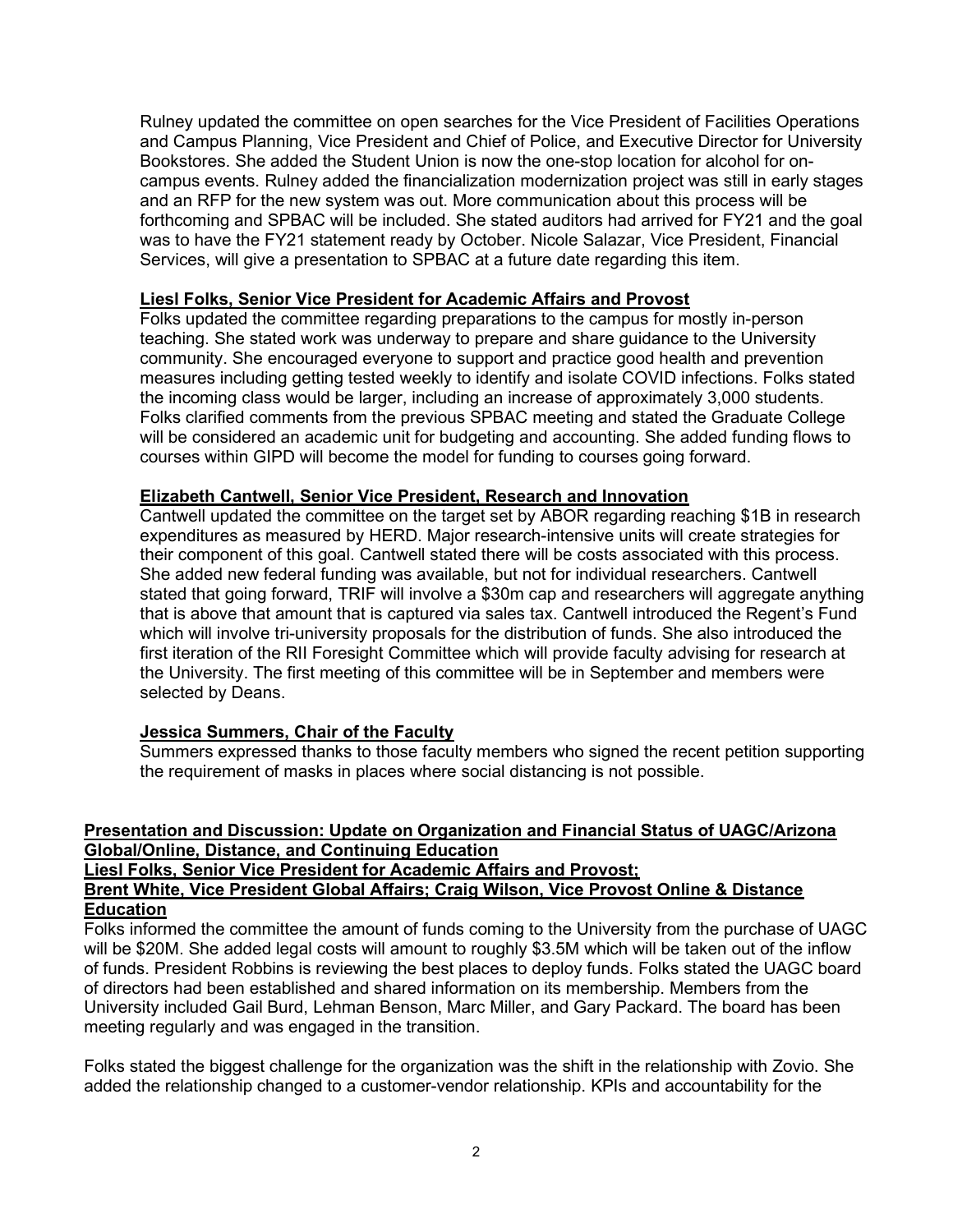relationship with Zovio have been established. UAGC is working to move headquarters to Arizona, likely a location in the Phoenix metro area.

Folks stated UAGC had been struggling with recruitment following the rebranding. Because of the structure of the legal agreement regarding branding, the University of Arizona is insulated from any fluctuations from enrollment on the UAGC side. A Joint Academic Advisory Council has been charged by both institutions' president and has met once. Folks shared details of the council's mission and membership. Founding representatives from the University included Craig Wilson, Lee Ryan, Catherine Brooks, and Yong Liu. She encouraged feedback regarding the council to be submitted via the council's webpage. Chair of the Faculty, Jessica Summers, suggested having the council present to Faculty Senate on a regular basis to provide updates.

A committee member asked how the amount of inflowing funds changed from the amount of \$37M originally announced to \$20m. Folks responded the overall amount had not changed and this was the first payment to flow to the University. The committee member also asked when an unredacted version of the UAGC purchase contract would be made available. Folks responded she will inquire about this but added she didn't think anything had changed with the legal organization and redactions were due to Zovio's status as a publicly traded company. She added the University did not have a differentiated relationship with other institutions and there were no special line-items for differentiation.

White provided an overview of Arizona Global and revenue generating activities.

FY21 gross revenues to the University by activity were broken down as follows:

- International Admissions: \$60,175,928
- Global Education: \$7,554,212
- International Student Services: \$1,866,224
- Study Abroad: \$550,683
- International Faculty & Scholars: \$336,125
- Passport Office: \$158,925
- Total Gross: \$70,642,097

White stated the Central Budget Allocation was cut to \$1,862,443 from \$2,880,942 in FY20.

White summarized Arizona Global's FY21 total actuals as follows:

- Revenue: \$8,657,143
- Expense: \$8,176,216
- Net Result: \$480,927

White stated the main international NTR saw a decline to \$60.2m for FY21. The discount rate for international students was \$22%. White noted that 108 international students studied remotely while out of the country. There were 271 students enrolled in Global Direct. 141 Global Direct students have now transferred to the main campus. The total number of international students was 4,616, a new record.

White provided an overview of recruiting for international undergraduate students. He stated for Fall 2021 there were 5,600 applicants for international undergraduates (up from 4835 in Fall 2019). Enrollment fees were ahead of the previous year. In terms of international graduate students, White stated there 4,013 applicants for Fall 2021 (up from 3,435 in Fall 2019).

White informed the committee that microcampuses had generated \$20.5M in revenue to date. For FY21 total microcampus revenue was \$7.9M. He added that projected growth for FY22 was on track.